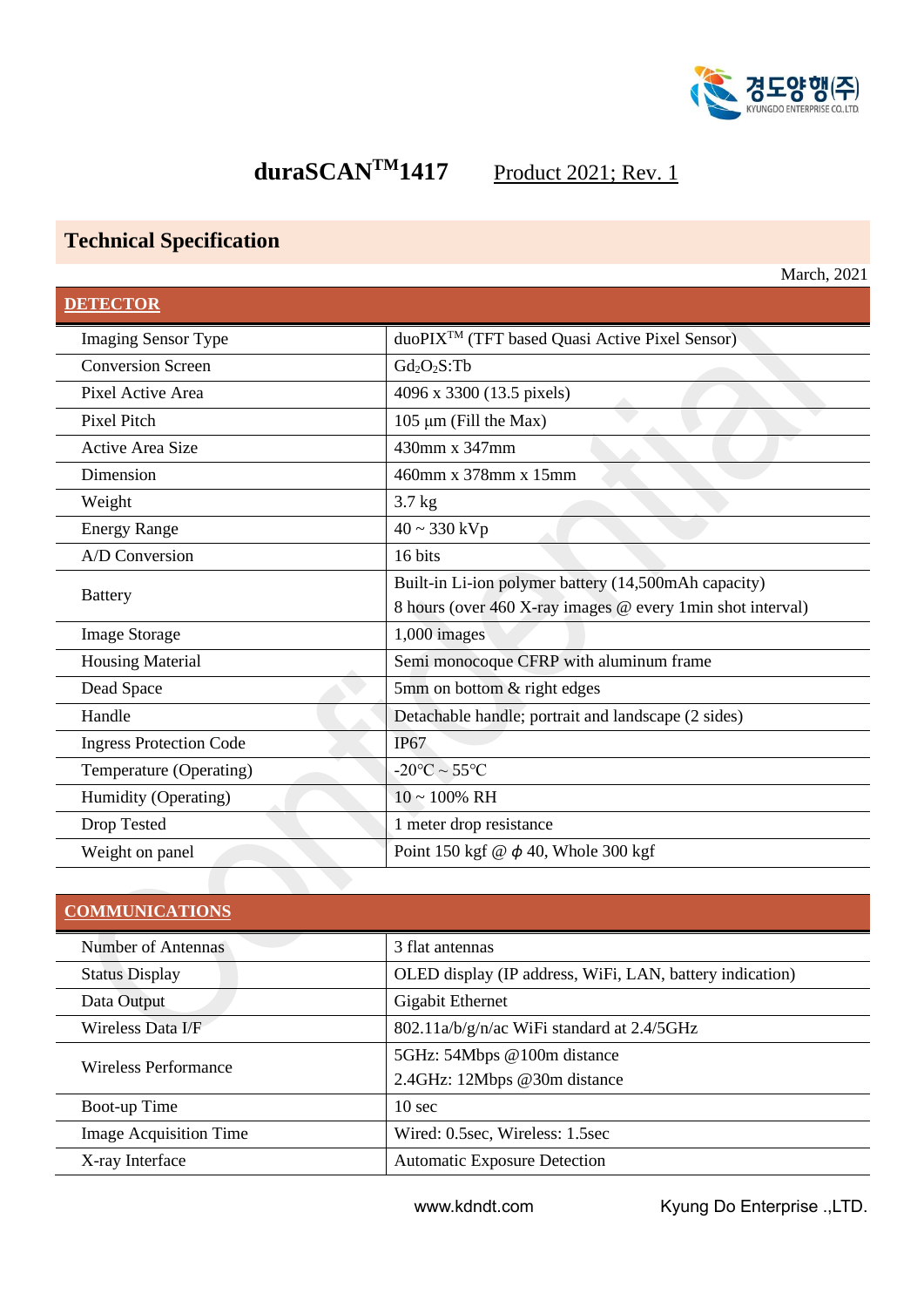

## Wired Trigger Connection

| <b>IMAGING PERFORMANCE</b>             |                                                        |  |  |
|----------------------------------------|--------------------------------------------------------|--|--|
| Nyquist frequency                      | $4.76$ lp/mm                                           |  |  |
| Image Lag                              | $< 0.1\%$                                              |  |  |
| Long Exposure Performance              | 180 sec (no loss of dynamic range)                     |  |  |
| (Not Image Processed, Real & Physical) | $350\sec \left( < 35\% \right)$ of dynamic range loss) |  |  |

## **POWER SUPPLY UNIT**

| Power Supply                    | Input AC 100/240VAC, Output DC 12V 50~60Hz |
|---------------------------------|--------------------------------------------|
| <b>Dimension</b>                | $234$ mm x 130mm x 55mm                    |
| Weight                          | $0.9$ Kg                                   |
| Programmable Output for Trigger | port                                       |

| <b>REGULATORY</b> |                                            |
|-------------------|--------------------------------------------|
| <b>Standards</b>  | ISO 60601-1-3, ASTM E2597-07, IEC62220-1-1 |
| Certificates      | CE, UL, FCC, KC                            |

### **Definition**

duoPIXTM:

- Composes of 2 of TFTs and photodiode; one TFT is for readout and the other TFT is for pixel reset maximizing image dynamic rage by suppressing increase of dark offset.
- Exclusively patented by Biosenstech Inc.

#### Fill the Max:

- Pixel architecture with maximizing fill factor